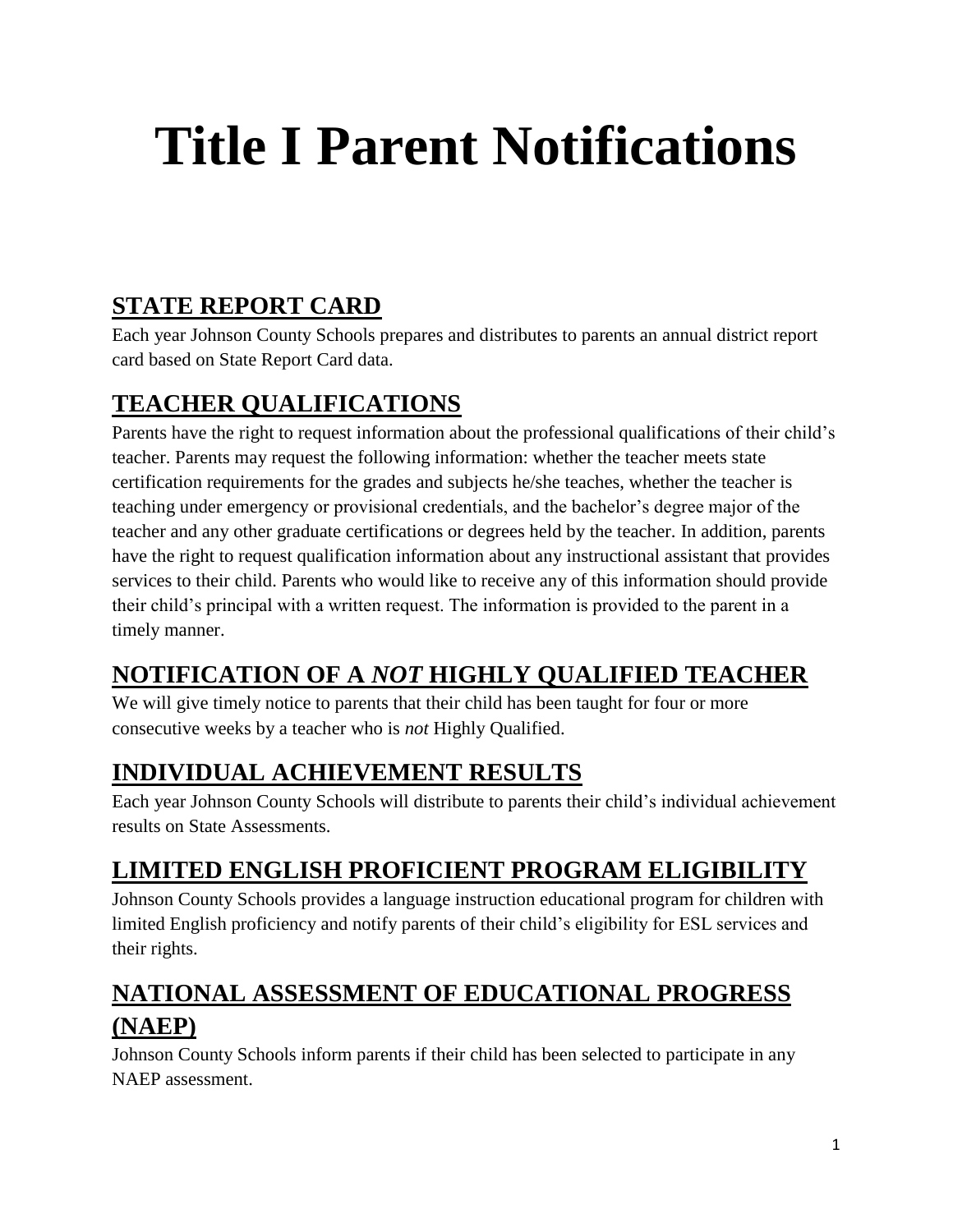# **MILITARY RECRUITER ACCESS TO STUDENT INFORMATION**

Parents of secondary school students are notified of their right to restrict their child's name, address and telephone number from being released to military recruiters without prior permission.

## **HOMELESS CHILDREN**

Parents of homeless children are given notification of their child's rights regarding their education, including transportation, educational services, choice of school, meals and local liaison/state coordinator contacts.

#### **STUDENT PRIVACY**

Parents are given annual notice at the beginning of the school year about policies regarding student privacy and a parent's right to inspect.

# **WAIVER REQUEST**

Should Johnson County Schools choose to request the US Secretary of Education to waive any provision or regulation of NCLB, parents would receive notice and the public would be informed.

## **SCHOOLWIDE TITLE I PROGRAMS**

Johnson County Schools informs eligible schools and their parents of the schoolwide program under which eligible schools may consolidate their funds to upgrade the educational program of the school. All five elementary schools in Johnson County have Schoolwide Title I Programs.

#### **PARENT INVOLVEMENT**

.

All parents are encouraged to participate in the System-Wide Parent Advisory Council (PAC). In addition, each school has a School Parent Advisory Council that parents are encouraged to attend. Johnson County School Board Policy #4.502: Parent/Family Involvement can be found on the Johnson County Schools website at [http://jocoed.net.](http://jocoed.net/)

Parents who have questions or would like to make suggestions for the Title I Program are encouraged to contact the Title I Supervisor, Mrs. Angie Wills at 727-2640 or at [awills@jocoed.net.](mailto:awills@jocoed.net)